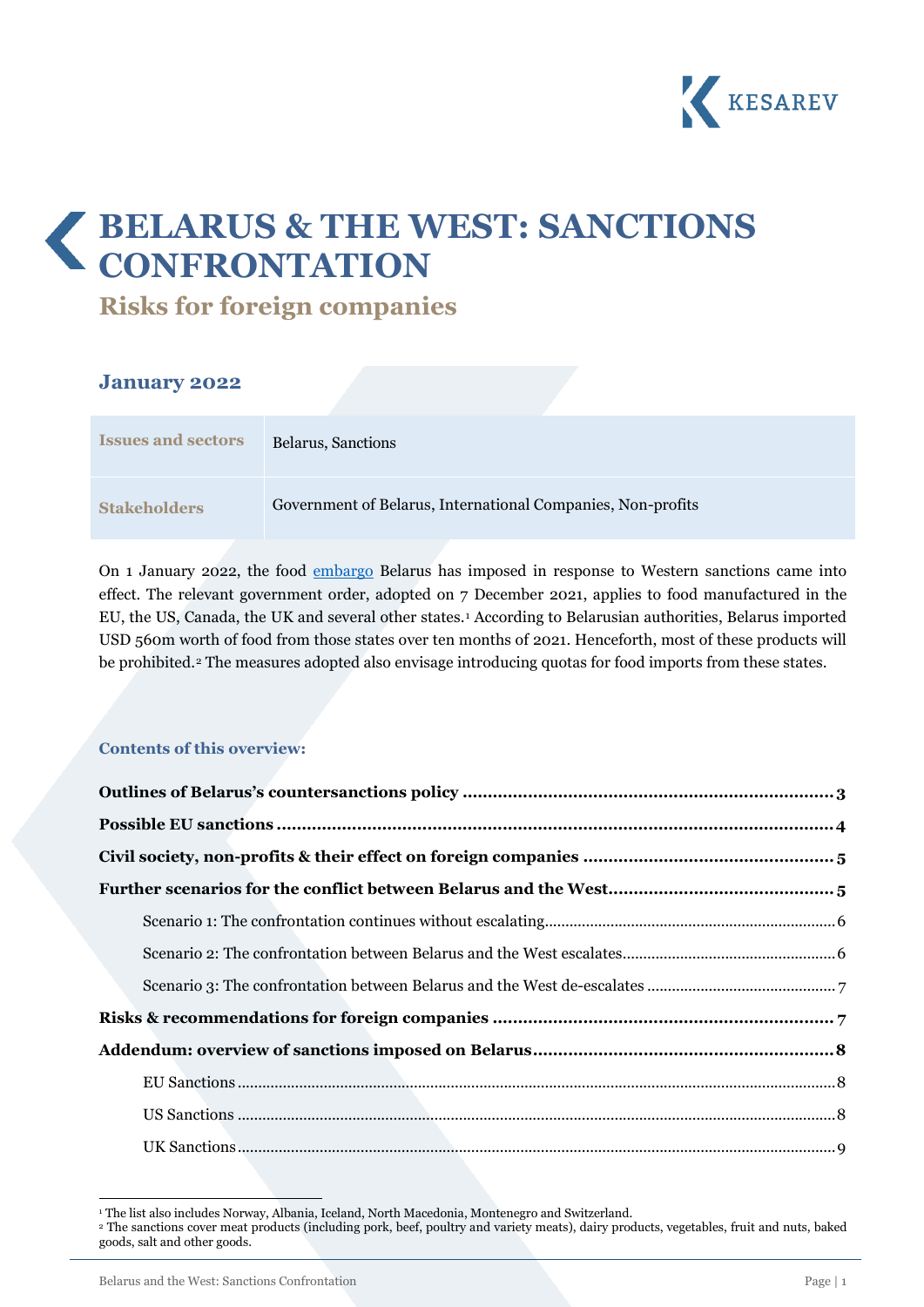# **Executive Summary**

This is the first time official Minsk has imposed sectoral sanctions; previously it confined itself to imposing restrictions on individual companies.[3](#page-1-0) In so doing, Belarus has followed in the footsteps of Russia, which imposed a food embargo on imports from several Western states in 2014. From the point of view of the authorities, and given Belarus's limited countersanction response capabilities, a food embargo seems to be the best solution for several reasons: it does not impact critical imports *(goods that Belarus does not manufacture or cannot import from other states, primarily from the states of the Eurasian Economic Union (EAEU)*) while at the same time it delivers a blow to the interests of several consumer sector foreign companies operating in Belarus.

The countermeasure in the form of a food embargo demonstrates that:

- Belarus has opted for asymmetrical sanctions, which was to be expected given the disparity between economies of Belarus and western states.
- Belarus has opted for asymmetrical sanctions, which was to be expected given the disparity between the economies of Belarus and Western states.
- The sanctions affect primarily goods that can be manufactured domestically or imported from states friendly to Belarus.
- There are several food embargo exemptions for imports of individual goods (such as baby food) and goods for processing. Additionally, goods affected by the sanctions may be imported into Belarus under quotas.
- $\sum$ The sanctions do not apply to specific foreign companies working on the Belarusian market.
- The countersanctions policy has so far adopted the "Russian scenario" (a food embargo as a  $\sum$ retaliatory step, export diversification, etc.)
- $\sum$ The move marks a radical shift in Belarusian countersanctions policy. Previously, the Belarusian authorities confined themselves to sanctions against specific companies and individuals.

The EU and US sanctions that hurt Minsk most were aimed at Belarus's potassium and oil sectors, and do not apply to pre-existing contracts currently in effect, hence are expected to be felt only from this year onwards. Consequently, international financial institutions and ratings agencies consider the sanctions to be a principal factor negatively affecting the prospects of Belarus's economy. For instance, the IMF predicts Belarusian GDP growth in 2022 at 0.5% and also recommends cutting government spending in consideration of the sanctions. The World Bank predicts a -2.8% drop in GDP, while the Eurasian Development Bank's prediction of 0.7% is close to the IMF forecast.

On 20 December 2021, following consultations with the Belarusian authorities, the IMF listed the problems the Belarusian economy will face, including restrictions on possible Eurobond issues, restricted access to foreign capital and complications in executing international payments.

The confrontation between Belarus and the West also has a negative effect on foreign companies working in Russia (import of goods and parts from the EU into Russia via Belarus). Long lines at border crossings in Belarus and adjacent EU states (Poland, Latvia, Lithuania) caused by the migration crisis significantly extended crossing times, entailing higher logistics cost and supply chain breakdowns.

Additionally, Russia is becoming increasingly politically involved in the conflict between Belarus and the West. In November, UK Foreign Secretary Elizabeth Truss held Russia responsible for the migration crisis.

<span id="page-1-0"></span><sup>&</sup>lt;sup>3</sup> Currently, the only regulatory act serving as a precedent for imposing restrictions on foreign companies is the ban on importing into and selling in Belarus goods manufactured by Liqui Moly, Skoda Auto and Beiersdorf following these companies' public refusal to sponsor the Ice Hockey World Championship in Minsk. In November, the restrictions were extended until May 2022.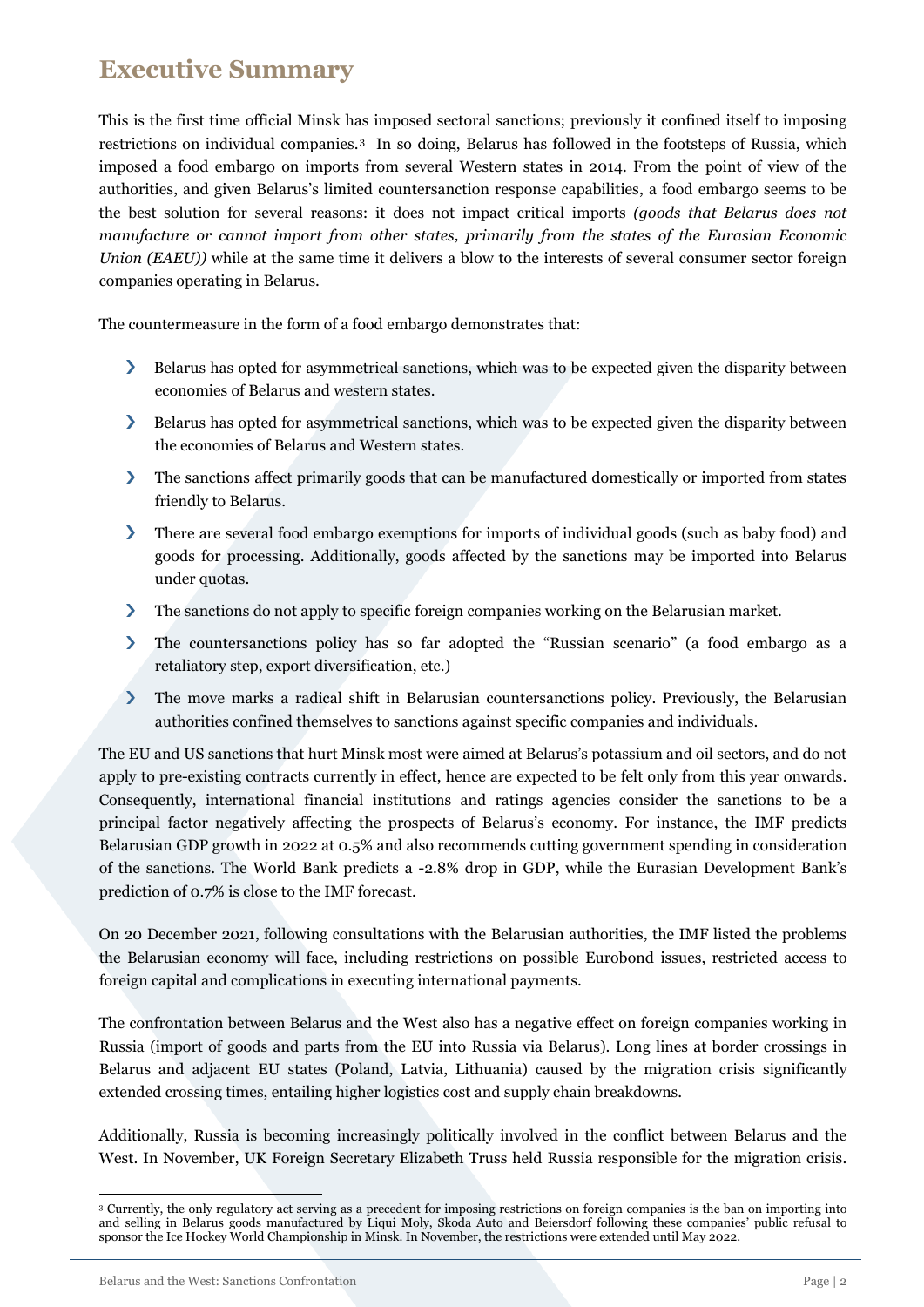Vladimir Putin gave a largely negative assessment of Western countries' sanction pressure on Belarus and repeatedly promised comprehensive assistance to Belarus amid this pressure. The escalating conflict between Belarus and the West is therefore directly linked to increasing costs and risks for Russia.

Given the scale of Russia's economy and its role as the EU's principal energy source supplier, such sanctions as cutting Russia off from SWIFT, restricting crucial imports, or other severe steps appear unlikely. At the same time, imposition of such sanctions on Belarus appears more likely. Moreover, given Moscow's current support for Minsk, Russia's involvement in the sanctions confrontation between Belarus and the West seems inevitable.

In this context, we consider the following potential scenarios for the sanctions confrontation between Belarus and the West:

- **The confrontation continues without escalating** (the Western sanctions pressure does not entail imposition or ramping up of sectoral sanctions, confining itself instead to imposing new personal sanctions. Countersanctions are imposed only on companies that oppose the actions of the Belarusian authorities, or none are imposed; the list of goods under sanctions is neither expanded nor reduced).
- **The confrontation between Belarus and the West escalates** (Minsk takes harsh measures against the EU. The conflict with Ukraine is likely to exacerbate. The likelihood of new sectoral sanctions against Belarus increases).
- **The confrontation between Belarus and the West de-escalates** (Minsk adopts no new countersanctions and complies fully or partially with the terms dictated by the EU and the US. Sanctions against Belarus are unlikely to be lifted but imposition of new sanctions is suspended).

# <span id="page-2-0"></span>**Outlines of Belarus's countersanctions policy**

Belarus's countersanctions policy started taking shape in April 2021 when Belarus prohibited import and sale of products manufactured by Liqui Moly, Skoda Auto and Beiersdorf after these companies publicly refused to sponsor the Ice Hockey World Championship in Minsk. Prior, Belarus had not responded at all to the EU's first three sets of sanctions (imposed between October and December 2020).

Subsequently, Belarus's response was mostly designed to minimize the negative effect of the sanctions and entailed switching oil delivery routes from Baltic state to Russian ports and substituting imports from Russia and China for imports from EU states. Restrictions on foreign goods and companies also took the form of non-tariff measures.[4](#page-2-1)

The sharp turn in Minsk's countersanctions policy took place after the EU and the US imposed harsh sanctions in June and August 2021. This in turn produced accelerated integration within the Union State (Union programs were approved on 4 November) and a change in Minsk's rhetoric, which, with Moscow's support, became confrontational.

The food embargo was a response to the concerted sanctions imposed on Belarus by the US, the EU, Canada, and the UK.

The restrictive measures Minsk could impose in response to the EU's new sanctions are generally limited and increasingly involve costs for Belarus's economy.

Previously, official Minsk listed the following possible responses:

<span id="page-2-1"></span><sup>4</sup> In September 2021, the State Control Committee and Gosstandart (the State Committee for Standardization of the Republic of Belarus) prohibited importing into and selling in Belarus detergents manufactured by the Czech, German and Polish companies HERR KLEE, ZICO, and Gaska.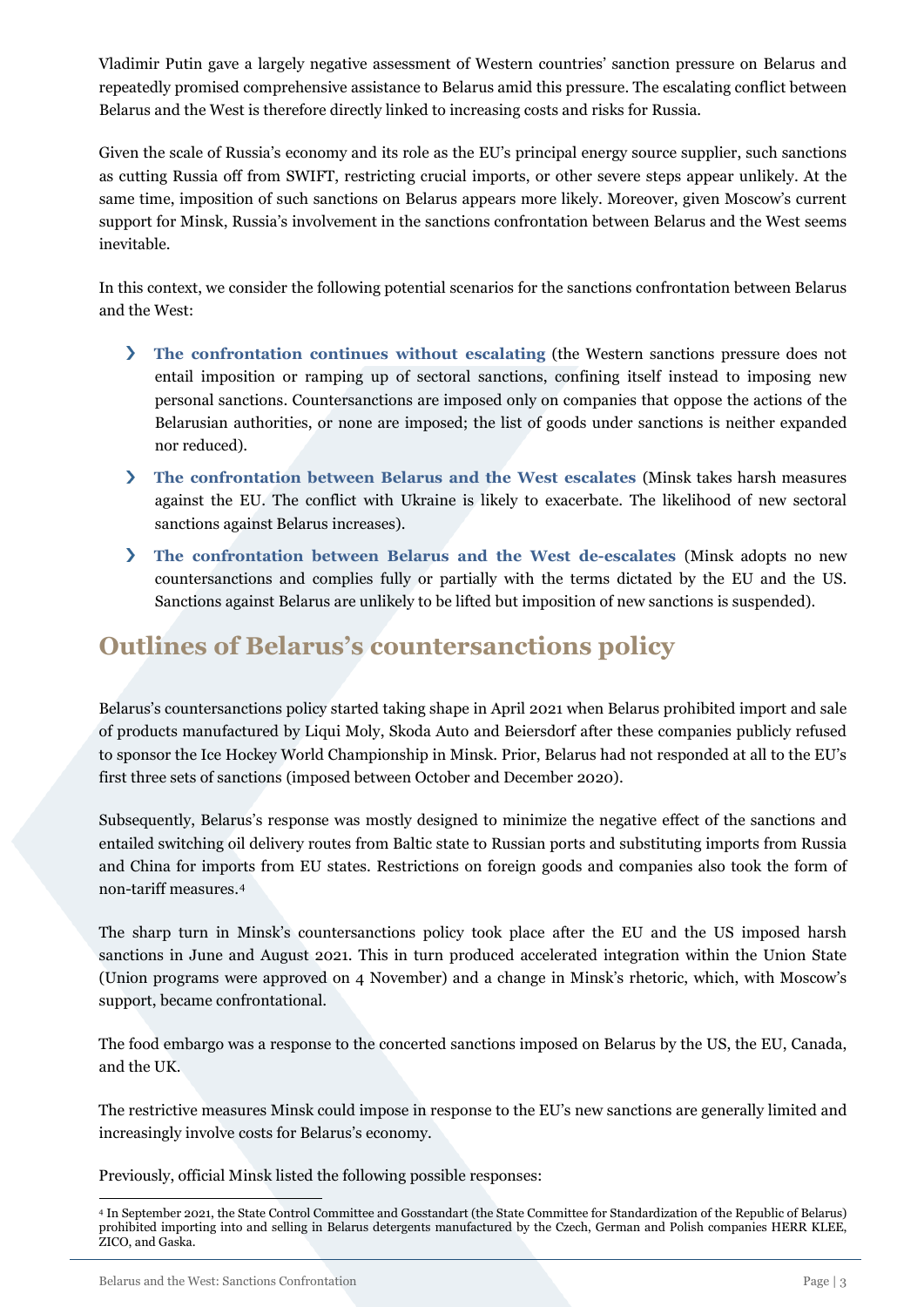- $\sum$ Suspending transit of Russian energy sources to the EU via Belarus;
- $\sum$ Blocking transit of goods for individual EU states (Poland and Germany) via Belarus.

On 6 December 2021, the Belarusian Ministry of Foreign Affairs [announced](https://mfa.gov.by/press/news_mfa/e09607cfe7591a5e.html) continued implementation of Union programs and bolstering of economic integration with the Russian Federation as the most significant response to Western sanctions.[5](#page-3-1) Clearly, countersanctions increase Belarus's economic dependence on Russia and involve Russia in the confrontation between Belarus and the West.

Additionally, Belarus's Ministry of Foreign Affairs announced possible non-governmental measures that would probably include supervisory and monitoring measures, and non-tariff restrictions against foreign companies, and the arrest of foreign company employees.[6](#page-3-2)

Generally, Minsk makes decisions in a cautious and carefully weighted manner if they might entail economic costs for Belarusian economy. For instance, if the Russian food embargo contained very few exceptions, the Belarusian food embargo does not apply to goods for personal consumption or for processing. Additionally, the embargo does not extend to goods imported under quotas introduced via a special statute.[7](#page-3-3)

# <span id="page-3-0"></span>**Possible EU sanctions**

While the sanctions have been in effect (just over a year), the EU has developed a certain approach to introducing new ones: harsher new restrictions against Belarus are introduced in response to destructive actions on the part of the Belarusian authorities (the forced landing of a Ryanair plane, organization of the migration crisis). Generally, the EU responds to Minsk's actions by increasing the sanctions pressure gradually (the first three sets of sanctions were confined solely to personal ones).

The EU has a rather long list of restrictions that have not yet been introduced and that would hurt Belarus *(see the Addendum for a detailed overview of EU sanctions)*. The fullest list of possible sanctions against Belarus can be found in the resolution adopted by the European Parliament on 9 June 2021.

### **These sanctions include:**

- $\sum$ Eliminating "bottlenecks". Sanctions against the oil and potassium sectors were imposed on individual groups of commodities. Several commodities were not placed on the sanctions lists. Consequently, these sanctions could be tightened (despite the sanctions, one of the world's biggest fertilizer suppliers, Norway's Yara, continues to cooperate with Belaruskali).
- Introducing restrictions against other (besides oil and potassium) export-orientated sectors of the Belarusian economy (primarily wood processing).
- $\sum$ Expanding the sanctions against the financial sector.
- $\sum_{i=1}^{n}$ Completely prohibiting interaction by European companies with the Belarusian authorities.
- $\overline{\phantom{0}}$ Cutting off Belarus (individual organizations or the entire country) from SWIFT.

Even though the resolution of the European Parliament is a recommendation, the EU's executive authorities might use it when introducing new sanctions if the conflict with Belarus escalates.

Separate mention should be made of sanctions that individual EU states might adopt nationally. During the acute phase of the migration crisis, Polish Minister of the Interior Mariusz Kaminski stated that rail transit might be suspended at the Kuznica border crossing or the border with Belarus could be closed completely.

<span id="page-3-3"></span><span id="page-3-2"></span><span id="page-3-1"></span><sup>5</sup> A set of 28 Union programmes entails creating a common energy market, simplified access to the Russian market for Belarusian goods, integrating the taxation and customs systems and harmonizing the financial legislation (including integration of payment systems). <sup>6</sup> In December 2021, heads of branches of A1, EPAM and Hyundai were detained and put under administrative arrest, against a background of the Belarusian authorities' makin[g statements](https://www.belta.by/society/view/lutskij-prezident-dal-poruchenie-provesti-otsenku-dejstvij-kompanii-a1-i-prinjat-samye-zhestkie-mery-475581-2021/) about taking tough action against foreign companies acting "in bad faith". <sup>7</sup> Authorized agencies in Belarus analyze the emerging situation with goods on the domestic market. Pursuant to the analysis results, an authorized agency might decide to introduce quotas.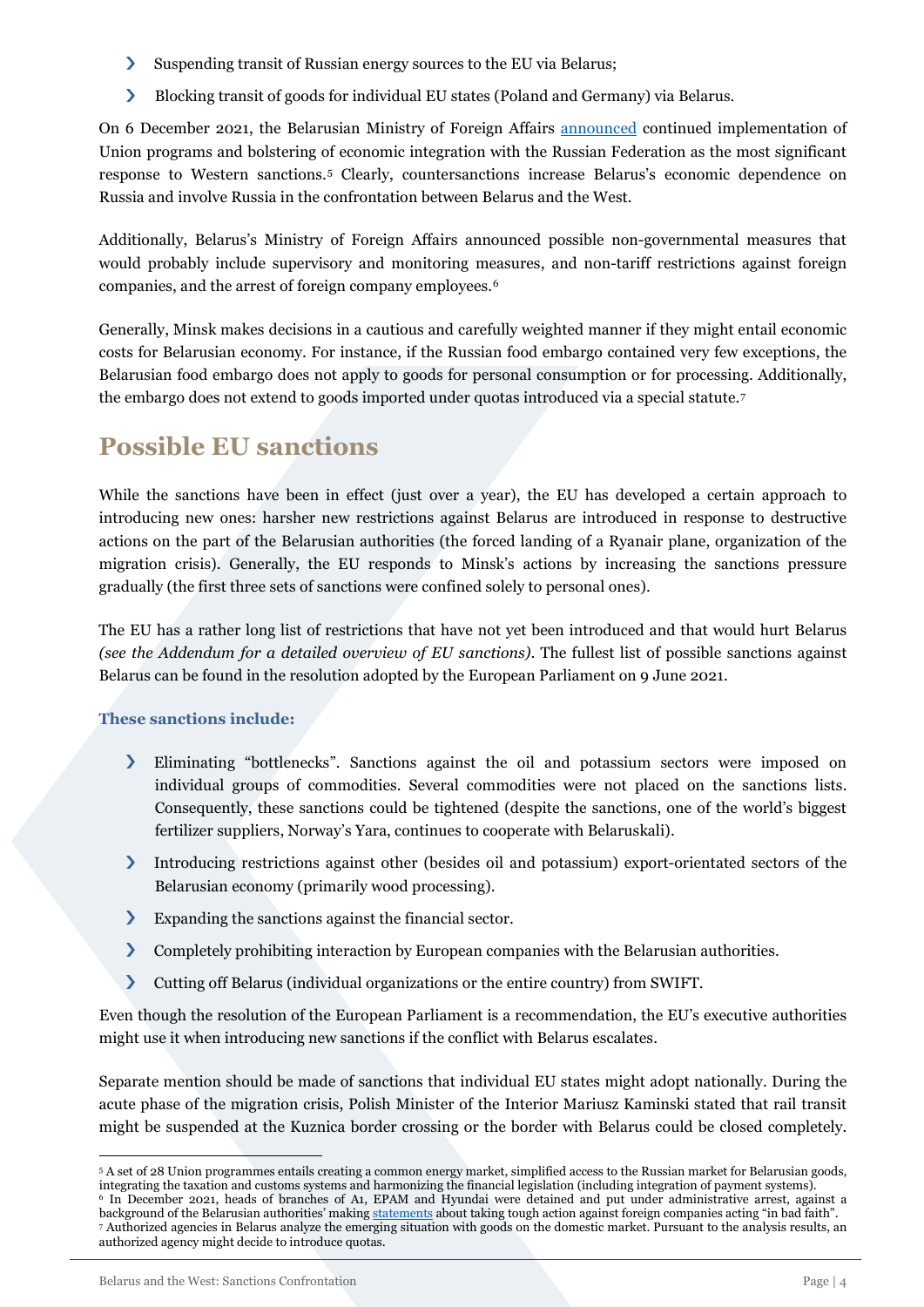Currently, Lithuania is considering imposing national sanctions on the transit of potassium fertilizers (Lithuania's Ministry of Transport and Communications has drafted a law prohibiting transit by commodities from Belarus).

# <span id="page-4-0"></span>**Civil society, non-profits & their effect on foreign companies**

The Belarusian opposition is collaborating with non-profit organisations to put pressure on foreign companies in the information field; additionally, members of the opposition are co-operating with official agencies of Western countries. For instance, on 24 November 2021, Svetlana Tikhanovskaya addressed the European Parliament, once again calling on the EU to take active steps over Minsk, in particular to eliminate the "loopholes" in the sanctions already adopted, to impose restrictions on lobbyists attempting to block new sanctions and to coordinate the EU's actions with those of the US and the UK in order to make the sanctions more effective. In turn, the National Anti-Crisis Management [claims](https://www.youtube.com/watch?v=XZ4jCz8kZYk) that its members provided information and analytical support to the American authorities in imposing sanctions on Belarus's sovereign debt.

The opposition acts both directly, by organizing picketing and rallies and submitting requests to foreign companies, and indirectly, for instance via human rights organizations.[8](#page-4-2) Additionally, as already noted, the opposition is active in the information field, which, on the one hand might affect the image of foreign companies and on the other attract the attention of the Belarusian authorities. For instance, in October 2021, a [site](https://belarus2020.info/) was launched listing foreign companies (currently over 50) that purchase or supply goods or services to Belarusian government bodies and enterprises.

A mention on this site demonstrates that the opposition is focusing closely on a particular company's operations and intends to have such operations suspended, with a view to putting pressure on the Belarusian authorities. At the same time, a mention on this site attracts the attention of the Belarusian authorities and, should a company take unacceptable steps (public condemnation of the Belarusian authorities' actions, plans to curtail its presence in Belarus, contacts with the opposition), the authorities might impose restrictive measures on such companies.

# <span id="page-4-1"></span>**Further scenarios for the conflict between Belarus and the West**

The future evolution of the conflict will largely depend on those factors currently prompting the sanctions (the migration crisis, human rights violations) subsisting and also on new factors emerging (these could include a military conflict on the Belarusian border, commodities not being allowed to transit via Belarus, as well as other factors).

#### **In this context, the following scenarios are possible:**

- **1.** The confrontation continues without escalating
- **2.** The confrontation between Belarus and the West escalates
- **3.** The confrontation between Belarus and the West de-escalates

<span id="page-4-2"></span><sup>&</sup>lt;sup>8</sup> According to the media, following the publication of a [report](https://www.lphr.org/en/westliche-unternehmen-werbung-staatsfernsehen-belarus/) by Libereco, a human rights organization, on foreign companies advertising in government-owned media, Henkel pulled the plug on such advertising.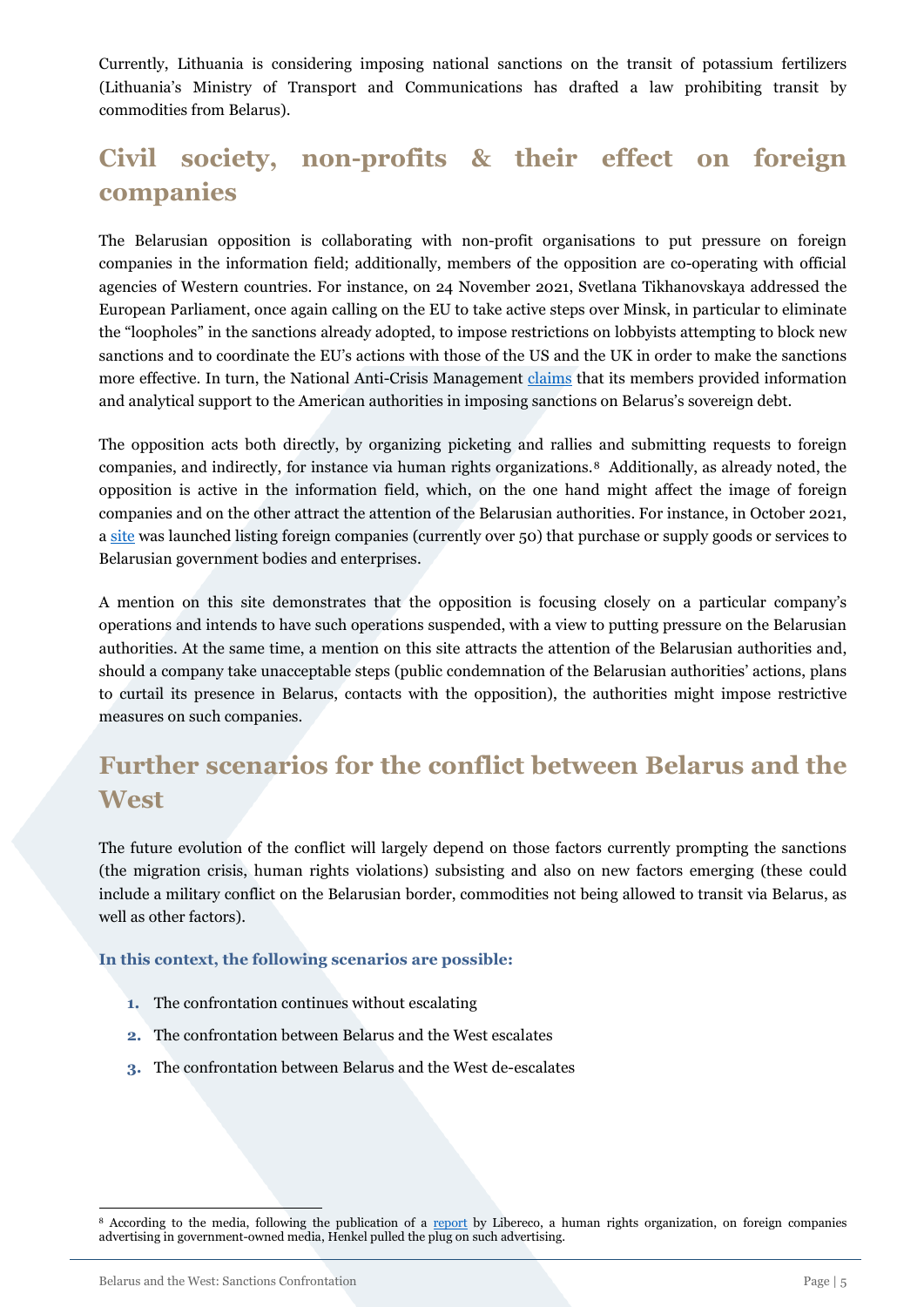### <span id="page-5-0"></span>**SCENARIO 1: THE CONFRONTATION CONTINUES WITHOUT ESCALATING**

#### **The likelihood of this scenario is estimated at 30%.**

The prerequisites for this scenario to materialize:

- $\sum_{i=1}^{n}$ The Belarusian authorities create no further reasons for sanctions to be imposed.
- Countersanctions and restrictions are imposed only on companies that oppose the actions of the Belarusian authorities.
- The list of goods under sanctions is not expanded. Given Russia's experience of excluding individual commodity groups from the sanctions list, the Belarusian authorities might be expected to act similarly.
- The West's sanction pressure in this scenario does not envisage imposing or tightening sectoral sanctions; it is confined instead to personal sanctions.
- Russia does not get involved in the political confrontation between Belarus and the West. Russia's economic influence on Belarus within the Union State increases under this scenario as integration within the Union State grows.

The principal risks for foreign companies include a ramping up of the import substitution policy and the actions of the Belarusian opposition continuing to put pressure on them via human rights organizations and the media.

Most EU official documents calling for imposition of sanctions (resolutions of the European Parliament) or directly affirming sanctions measures (regulations of EU bodies) in some way contain provisions on refusing to recognize the results of the presidential elections held in Belarus in August 2020.

With new (early) Presidential elections in Belarus involving international observers currently on the agenda, sanction pressure on Belarus is highly likely to continue.

# <span id="page-5-1"></span>**SCENARIO 2: THE CONFRONTATION BETWEEN BELARUS & THE WEST ESCALATES**

#### **The likelihood of this scenario is estimated at 50%.**

The Belarusian authorities have so far spoken about a series of harsh measures in response to the EU sanctions, including:

- > Cutting off gas transit.
- $\sum$ Ceasing to control drug trafficking and nuclear materials trafficking via Belarus into the EU.
- $\sum$ Cutting off transit of EU commodities via Belarus.

On 29 November 2021, Alexander Lukashenko said that Belarus would not remain on the sidelines of any military conflict in the Donbass. Therefore, conflict involving Belarusian and Russian military personnel on the Belarus-Ukraine border cannot be ruled out. On 2 December, Lukashenko also said that Crimea is Russian both de facto and de jure, and announced a visit to Sevastopol, which might further escalate Belarus's relations with Ukraine and the EU. Minsk's possible steps listed here could exacerbate the sanctions confrontation with both the EU and Ukraine.

The main risk for foreign companies in this scenario lies in the actions of Belarusian authorities being hard to predict, including ramping up of the import substitution policy and economic nationalism.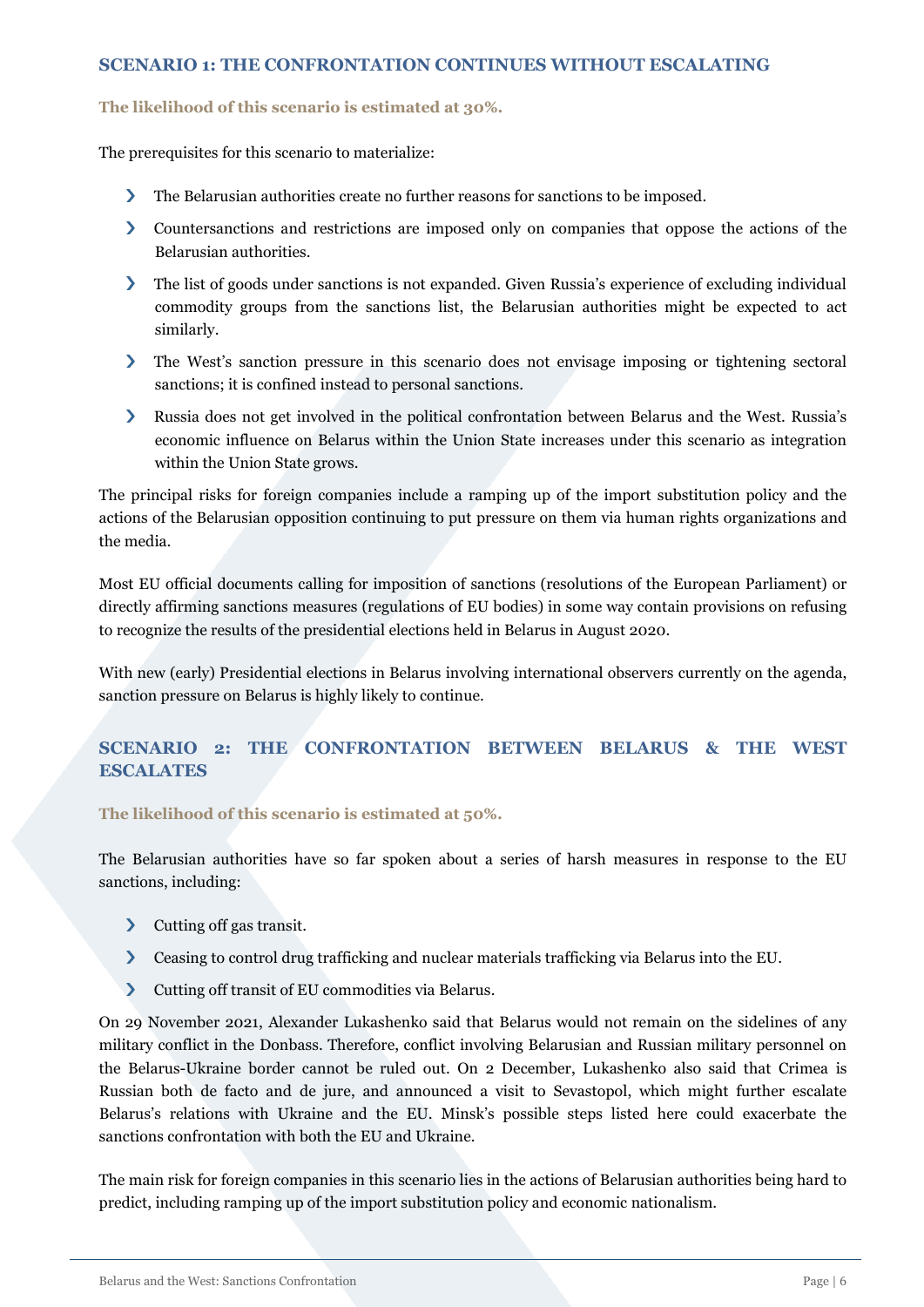Should this scenario materialize, the political and economic risks for Russia increase significantly as well, since this scenario envisages direct involvement of Russia in the conflict between Belarus and the West (from the point of view of the US and the EU, accelerated economic integration within the Union State could evidence partial loss of Belarus's sovereignty).

### <span id="page-6-0"></span>**SCENARIO 3: THE CONFRONTATION BETWEEN BELARUS & THE WEST DE-ESCALATES**

### **The likelihood of this scenario is estimated at no higher than 20%.**

This scenario envisages Minsk not imposing any new countersanctions and complying partially or fully with the terms dictated by the EU and the US (release of political prisoners, launch of a political dialogue with the opposition).

Should this scenario materialize, the risks for foreign companies decrease. Rapid suspension or full or partial lifting of Western sanctions appear impossible but the risk of new sectoral sanctions being imposed decreases.

As part of steps taken to resolve the situation, Minsk has announced the adoption of a new constitution. Yet, while Alexander Lukashenko previously said that, following adoption of this constitution, early elections might be held, by December 2021 he virtually ruled out such a possibility.

# <span id="page-6-1"></span>**Risks & recommendations for foreign companies**

Given the above, for foreign companies, both those that operate in Belarus and those that do not, we see clear risks:

- $\sum$ of being hit by Western sanctions (including secondary ones) for co-operating with the Belarusian authorities.
- related to retaliatory steps taken by the Belarusian authorities (non-tariff restrictions, inspections by supervisory and monitoring bodies, law enforcement agency actions against company employees, goods and companies being put on sanctions lists).
- stemming from actions of the Belarusian opposition (pressurizing foreign companies via human rights organizations, an aggressive information policy).
- $\sum$ economic risks stemming from the stagnation of Belarusian economy (the shrinking capacity of the Belarusian market, hindered access to foreign capital, difficulties in making international money transfers).

Given the above, in order to minimize the risks entailed by operating in Belarus and Russia, it is recommended that foreign companies:

- watch closely any changes in the West's sanctions policies toward Belarus, and Belarus's official and unofficial countersanctions.
- monitor the actions of the Belarusian opposition to put pressure on companies operating in Belarus.
- $\sum$ remain pointedly apolitical and avoid public interaction with the opposition and refraining from responding to their requests.

#### **###**

*If you would like to schedule a discussion of this paper, please contact: [Yury Panasik,](https://kesarev.partners/ypanasik) Partner a[t y.panasik@kesarev.com](mailto:y.panasik@kesarev.com)*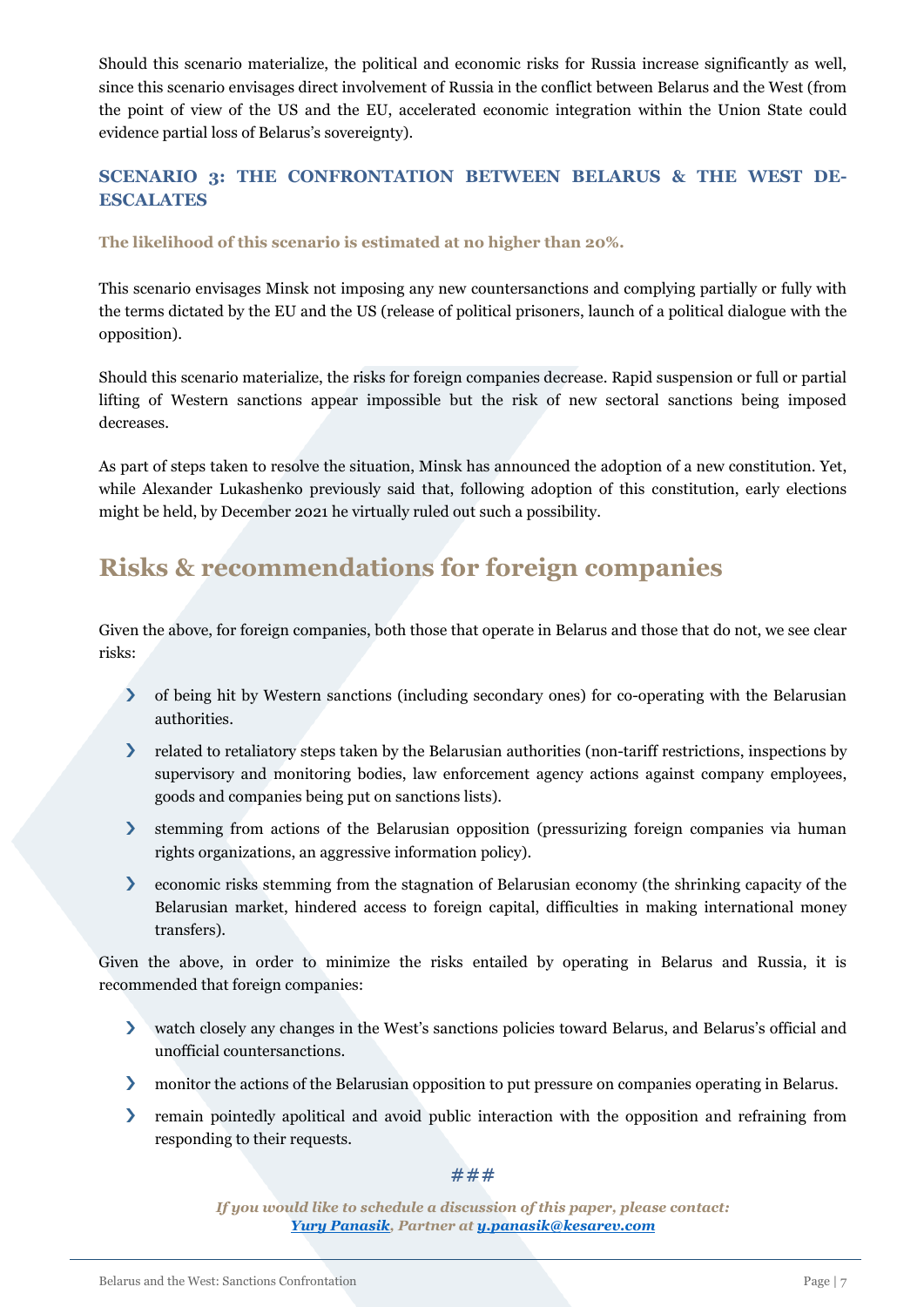# <span id="page-7-0"></span>**Addendum: overview of principal sanctions imposed on Belarus**

### <span id="page-7-1"></span>**EU SANCTIONS**

The EU has imposed its sanctions<sup>[9](#page-7-3)</sup> on Belarus in several stages:

- **1. [The first](https://eur-lex.europa.eu/legal-content/en/TXT/PDF/?uri=OJ:L:2020:319I:FULL&from=EN)** set of sanctions was imposed in October 2020 and was strictly personal. Sanctions were imposed on 40 individuals who had participated in suppressing protests and violating human rights following the presidential elections in August 2020.
- **2. [The second](https://eur-lex.europa.eu/legal-content/EN/TXT/PDF/?uri=OJ:L:2020:370I:FULL&from=EN)** set of sanctions adopted in November 2020 imposed restrictions on another 14 individuals.
- **3. [The third](https://eur-lex.europa.eu/legal-content/EN/TXT/?uri=uriserv%3AOJ.LI.2020.426.01.0001.01.ENG&toc=OJ%3AL%3A2020%3A426I%3AFULL)** set of sanctions was adopted in December 2020 against 29 individuals and seven legal entities producing dual-purpose goods and services, exporting weapons and military equipment. Additionally, the sanctions list included the Main Economic Directorate of the Presidential Executive Office, which supervises an extensive range of state assets, and Dana Holdings, a construction company.
- **4. The fourth** set of sanctions was adopted in June 2021 largely because a Ryanair plane was forced to land and journalist Roman Protasevich and Russian citizen Sofia Sapega were arrested. [Personal](https://eur-lex.europa.eu/legal-content/EN/TXT/?uri=uriserv%3AOJ.LI.2021.219.01.0070.01.ENG&toc=OJ%3AL%3A2021%3A219I%3ATOC) sanctions were imposed on 78 individuals, including Russian businessman Mikhail Gutseriev and eight legal entities. [Sectoral](https://eur-lex.europa.eu/eli/reg/2021/1030/oj) sanctions were imposed on dual-purpose goods, the tobacco sector, some types of petrochemical and potassium fertilizer. An extensive range of restrictions was imposed on the finance sector, including sanctions against the three biggest state-owned banks (Belarusbank, Belinvestbank, and Belagroprombank). Sectoral sanctions against petrochemicals and potassium did not extend to contracts concluded previously and currently in effect.
- **5. The [fifth](https://eur-lex.europa.eu/legal-content/EN/TXT/?uri=uriserv%3AOJ.LI.2021.430.01.0001.01.ENG&toc=OJ%3AL%3A2021%3A430I%3ATOC)** set of sanctions was adopted on 2 December 2021, largely over the migration crisis on the EU-Belarus border. Sanctions were imposed on 17 individuals and 11 legal entities involved in organizing the migration crisis and on companies manufacturing military and dual-purpose products, as well as companies that, in the opinion of the West, fired employees for supporting antigovernment protests. The fifth set of EU sanctions was coordinated with the sanctions adopted by the US, the UK and Canada.

Switzerland, Norway, Iceland, Liechtenstein, North Macedonia, Montenegro and Albania also acceded to the EU sanctions.

### <span id="page-7-2"></span>**US SANCTIONS**

President Joe Biden's [Executive Order](https://www.whitehouse.gov/briefing-room/presidential-actions/2021/08/09/executive-order-on-blocking-property-of-additional-persons-contributing-to-the-situation-in-belarus/) of 9 August 2021 imposed US sanctions on Belarus. Currently, the sanctions list includes 23 individuals and 21 legal entities. The US sanctions are personal and are imposed on specific individuals and legal entities and the companies they control. The US sanctions are not sectoral; however, doing business in the defense, energy, potassium, tobacco, construction, transport and security sectors can serve as a criterion for imposing blocking sanctions. Sanctions against Belaruskali were deferred until 8 December 2021. On 2 December, the US [added](https://home.treasury.gov/policy-issues/financial-sanctions/recent-actions/20211202) 20 individuals and 12 legal entities to the sanctions list and also imposed restrictions on Belarus's sovereign debt.

In addition to the EU, UK, US and [Canada](https://www.international.gc.ca/world-monde/international_relations-relations_internationales/sanctions/belarus.aspx?lang=eng) also imposed sanctions on Belarus. The Canadian sanctions contain no restrictions differing significantly from those of the EU, UK and US.

<span id="page-7-3"></span><sup>9</sup> The EU, UK and US had also imposed sanctions on Belarus before. Regulatory acts providing the legal framework for such sanctions are still in effect. Even so, the discussion here focuses solely on the sanctions imposed after the presidential elections of August 2020.